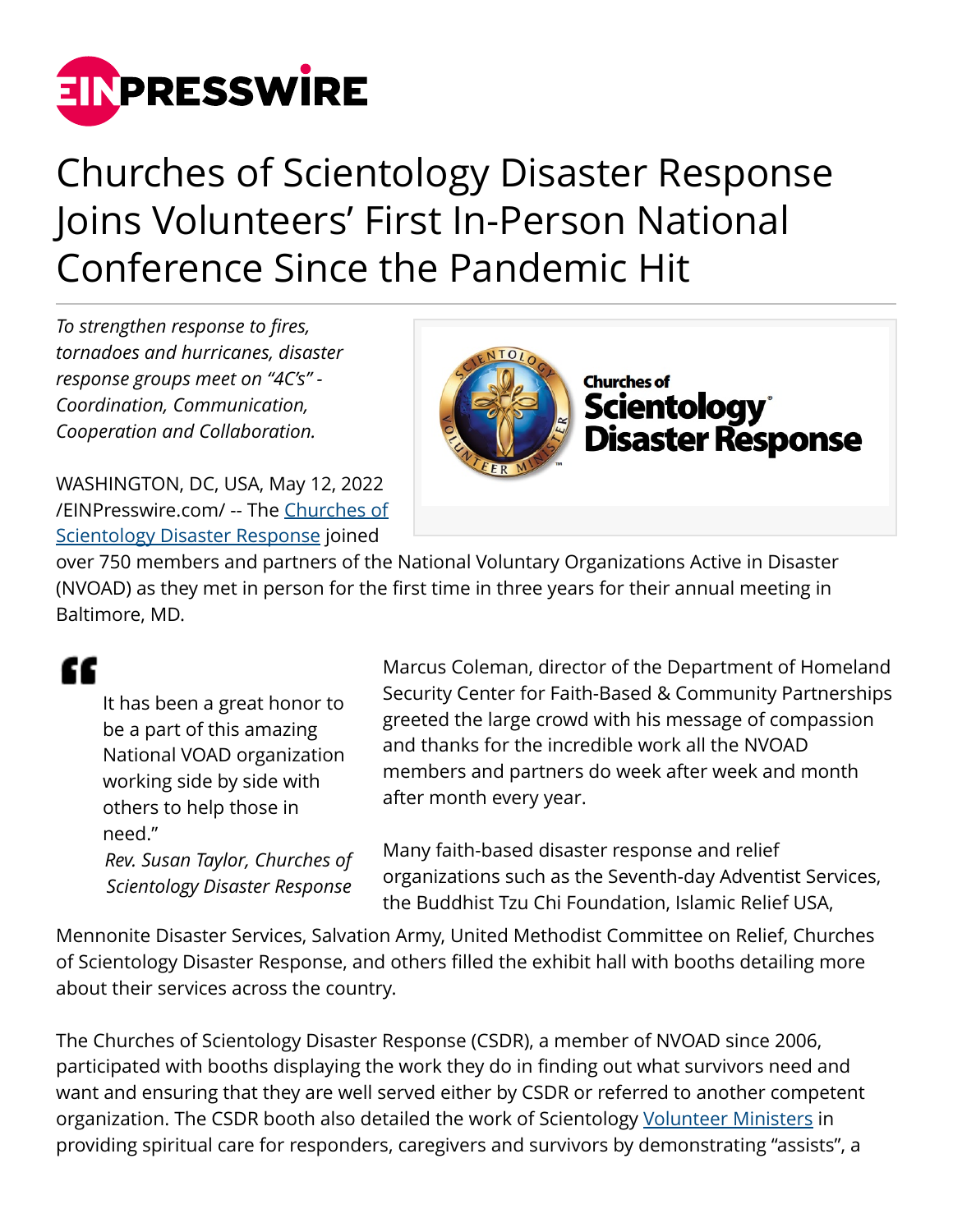technique which helps a person to feel less traumatized and more able to navigate the disaster.

Rev. Susan Taylor, National Director of CSDR, commented that she has been working with [National VOAD](https://www.nvoad.org) since 2004 and noted the close collaboration at conferences is mirrored in their work on the ground. Rev. Taylor said, "The goal is to assist the survivor as best as possible to be resilient, put order into his or her life, and enable them to begin to return to normal. Helping others is incredibly rewarding and you see the joy in others' faces as you help them with simple love, compassion, food, water, help in removing debris from their flooded house or putting a blue tarp on their roof following a tornado."

The national conference allows groups to coordinate and adopt policies for disaster sites before disasters occur. When a disaster hits, there is little or no time for any coordination.

"It has been a great honor to be a part of this amazing National VOAD organization working side by side with others to help those in need," said Rev.



Marcus Coleman, Director of the Homeland Security Center for Faith-based & Community Partnership, speaking at the National VOAD conference in Baltimore, Maryland



The 2022 National VOAD conference held in Baltimore was attended by over 750 disaster responders

Taylor. "It is true that the VOAD's strength lies in what we call the 4C's: Cooperation, Communication, Coordination, and Collaboration."

National VOAD website sums up their story well - In 1970, six faith organizations and the American Red Cross came together to address inequities of disaster response in the U.S. and formed the National Voluntary Organizations Active in Disaster (NVOAD).

Progressing forward 50 years, National VOAD has become a model of cooperation, communication, coordination, and collaboration (the 4C's) across all faith communities, secular organizations, local/state/territory/federal government agencies, and private sector businesses in dealing with disasters.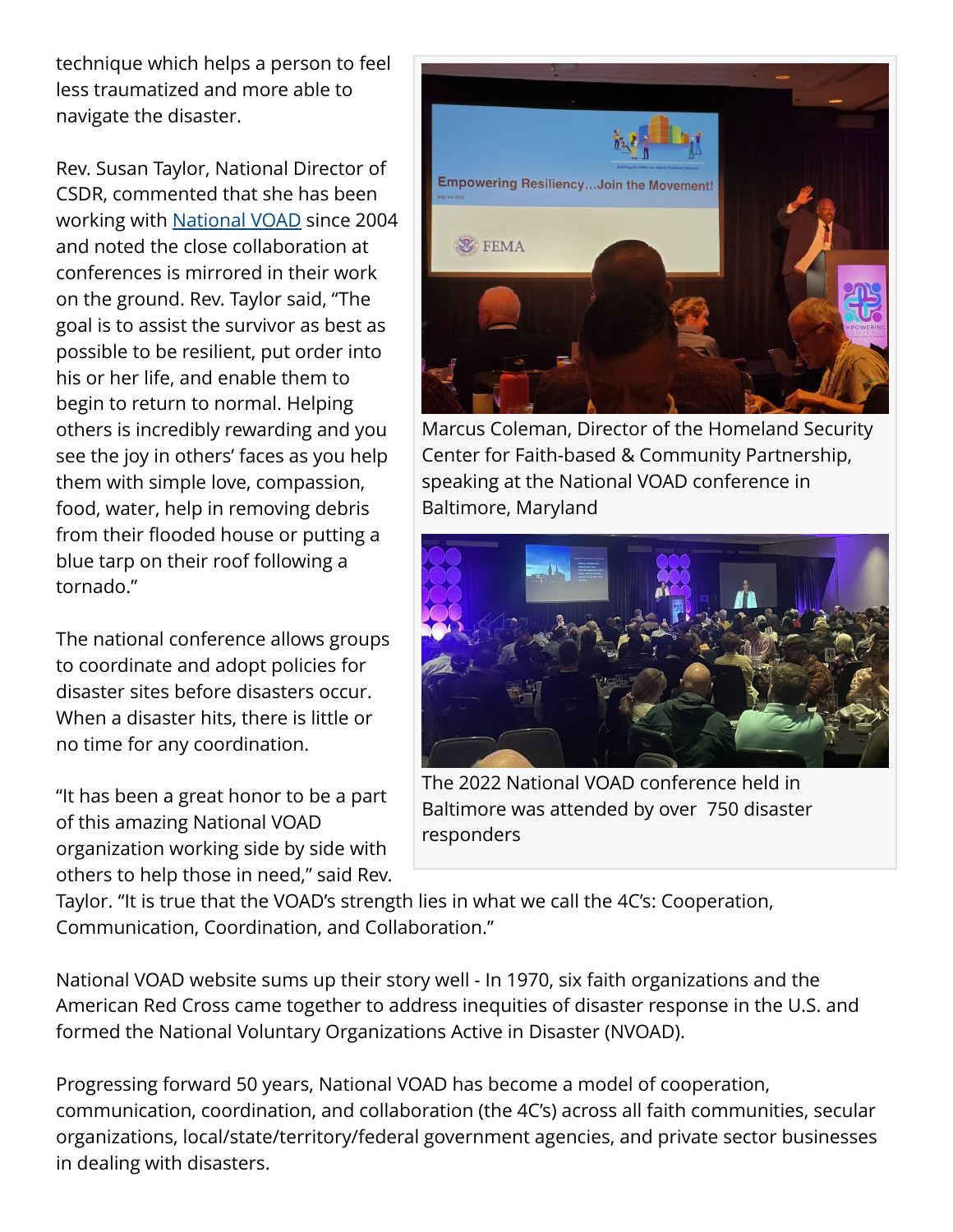National VOAD's statistics are impressive. Government agencies at the national, state, and local levels rely on the good will and help of the VOAD volunteers. In just one year (2019) some 9,907,071 volunteers worked 48,129,263 volunteer hours equating to \$1.3 billion in donated labor to response and recovery efforts across the United States.

National VOAD fosters more effective delivery of services to communities affected by disaster. In a disaster situation, NVOAD members coordinate amongst themselves to ensure all areas of need are covered - from food and water to diapers and animal care. The organization has over 60 national members and many associate members and private sector partners. It works closely with the Federal Emergency Management Agency (FEMA) and state and local agencies in all corners of the country to ensure that relief following a disaster is as smooth and effective as possible.

As a member of NVOAD, the Churches of Scientology Disaster Response (CSDR) staff and volunteers reach out to help those in need no matter what the circumstance and have for more than 30 years brought relief to those devastated by earthquakes, tornadoes,



A volunteer explains how Scientology "assists" help those following a disaster



Churches of Scientology Disaster Response booth volunteer explaining the Church's role during disasters

hurricanes, floods, bombings, shootings and other disasters. It is tasked with the duties of providing spiritual care as well as assisting with the unmet material needs of survivors, responders and caregivers who are affected by trauma, loss, upset, stress and confusion after a disaster.

The Church of Scientology's long term commitment to help is written throughout its scriptures. The Scientology Handbook, based on the works of L. Ron Hubbard, founder of the Scientology religion, defines the role of the Church of Scientology's Volunteer Ministers.